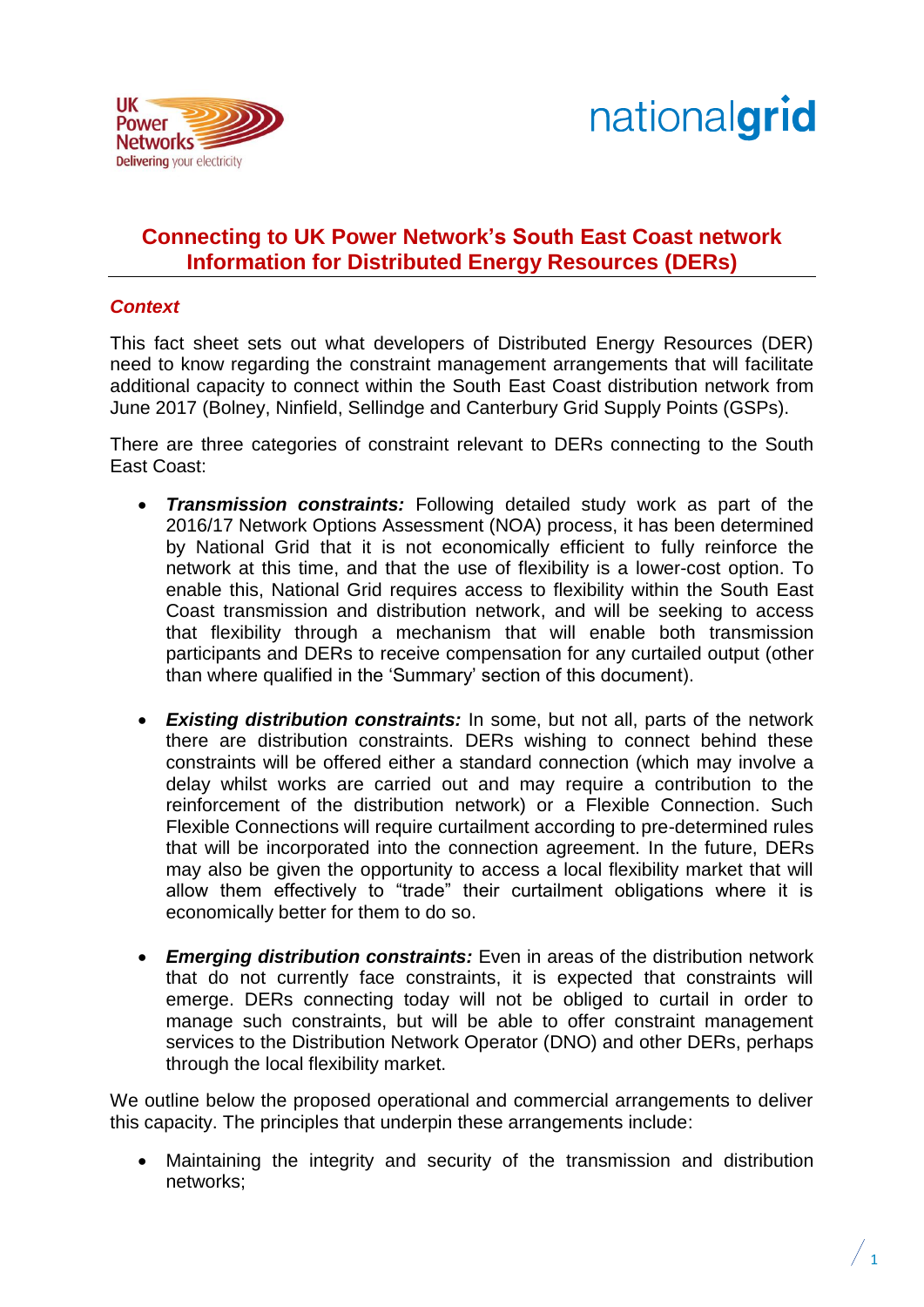



- Operating efficient, economic and coordinated transmission and distribution networks;
- Managing network constraints at least cost to consumers;
- Supporting DER investment decisions; and
- Providing DERs access to new and existing markets to allow them to build a viable business case.

# *Connecting to the distribution network*

DERs will each have a connection agreement with UK Power Networks defining their operational requirements, including any technical capabilities that DERs will need to have, such as:

- Control & Visibility to provide the relevant signals and control capabilities necessary to instruct changes in either your export or import of electricity;
- Loss of Mains protection for small generators/storage connecting this will mean a requirement to use RoCoF. Vector Shift must not be used; and
- 0.95-0.95 lead/lag power factor capability the ability, under instruction, to change your target power factor across the aforementioned range.

Given the existing and emerging constraints on the distribution network, it is proposed that all new DER connections (where HV/EHV connected and >200kW) should include an Active Network Management (ANM) capability. As per existing Flexible Connection regimes<sup>1</sup>, a DER will be obliged to accept some curtailment when the predetermined constraints are binding, with the level of curtailment dependent on the magnitude of the constraint and the Principles of Access. Such constraints will be specified in the connection agreement, and any other distribution constraints will confer no such obligation on the DER.

If the distribution network is unconstrained, the DER will not be obliged to curtail if constraints emerge at a later date.

In due course it is expected that this ANM system will be the means by which the local flexibility market is enabled, allowing DERs to participate and UK Power Networks to manage constraints as required.

# *Managing transmission constraints*

In order to connect to this region, because of the transmission constraints, DERs will need to provide adequate Control & Visibility to be able to participate in constraint management. The installation of ANM equipment would be sufficient to meet this requirement so there should be no additional obligation on DERs.

 $\overline{\phantom{a}}$ 

<sup>&</sup>lt;sup>1</sup> Reference Norwich and March Grid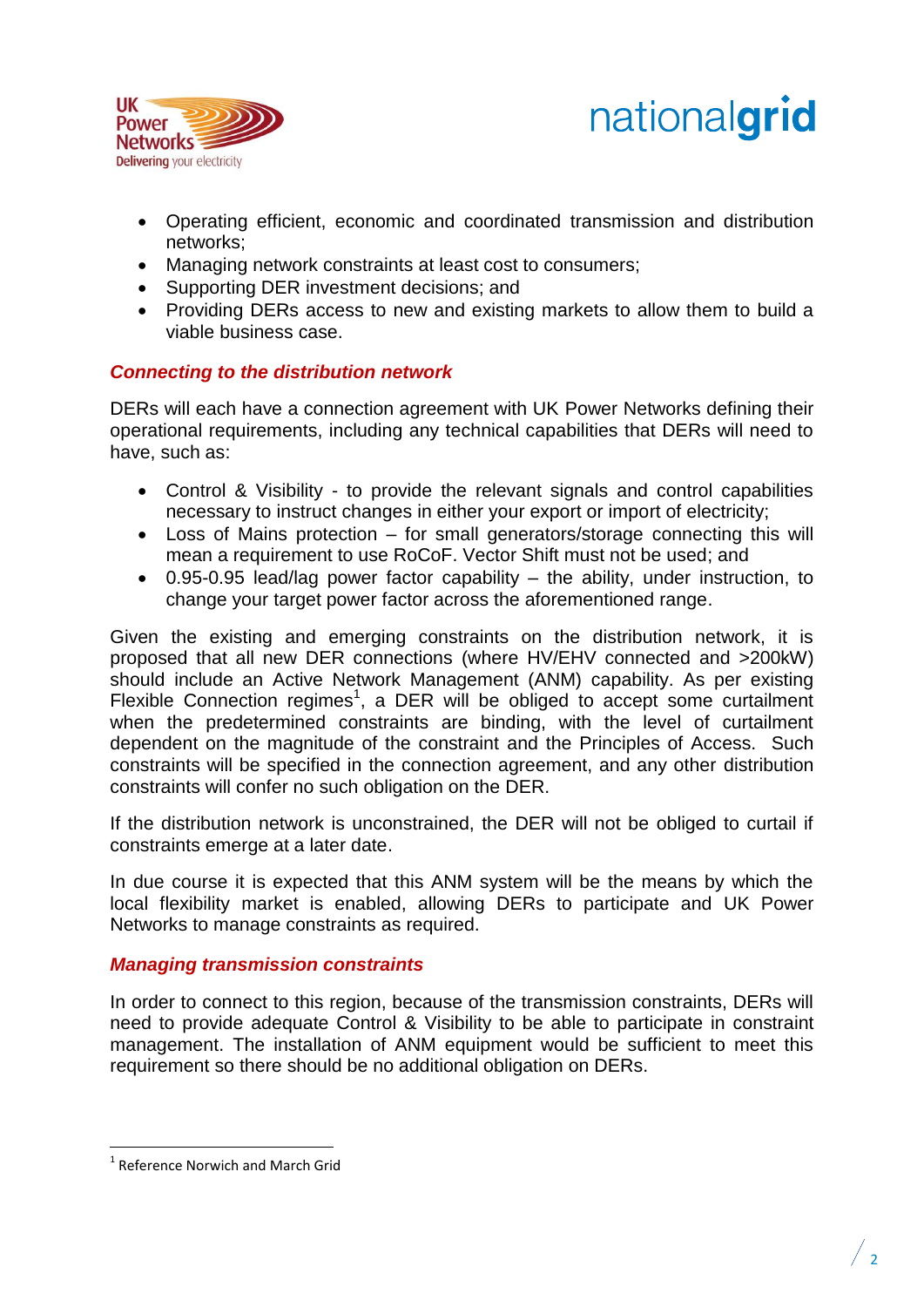



Initially, National Grid will seek curtailment prices from DER to allow them to be compensated for flexibility they provide to manage transmission constraints. These prices will be submitted to UK Power Networks as part of the connection process; and will represent 'back-stop' prices that will apply/endure should the DER not wish to participate in a future tender procurement process for transmission constraint management services. Once submitted to UK Power Networks, DERs will then be able to review and re-submit these prices if their circumstances change.

By ensuring DERs connecting in this region provide 'back-stop' curtailment prices and encouraging them to participate in market-based procurement events for constraint management services, it would be expected that National Grid's service needs can be met in an efficient and economic manner. This would avoid the risk of National Grid having to resort to emergency measures to maintain the integrity of the transmission system.

#### *Recruitment & procurement approach for transmission constraint management*

Recruitment and procurement will be based on the following principles:

- UK Power Networks and National Grid will work together to bring DERs into constraint management procurement events for the South East Coast GSPs (Bolney, Ninfield, Sellindge, Canterbury) as required;
- Procurement may be based on short-term specific requirements and/or longerterm more general requirements, as considered necessary;
- DERs (or their aggregators) may choose to post holding bids, which endure until subsequently changed, which reduces the operational burden placed on them, particularly if their commercial position remains consistent for a prolonged period of time; and
- UK Power Networks ANM system will facilitate the dispatch, based on the state of the network.

## *Stacking services and managing conflicts*

Even if a DER has a financially firm connection agreement, if there are constraints on the distribution network, or if they are expected to emerge, then providing transmission constraint management or wider system service requires coordination between National Grid, UK Power Networks, DERs and aggregators. Coordination between UK Power Networks and National Grid will take place to ensure service stacking may occur on a case by case basis.

#### *Summary*

This paper is intended to provide DER developers with information regarding the constrained South East Coast network, and to give them confidence that they will be able to connect under terms that are acceptable to them. Whilst some questions remain, we are able to say that:

 $\frac{1}{3}$